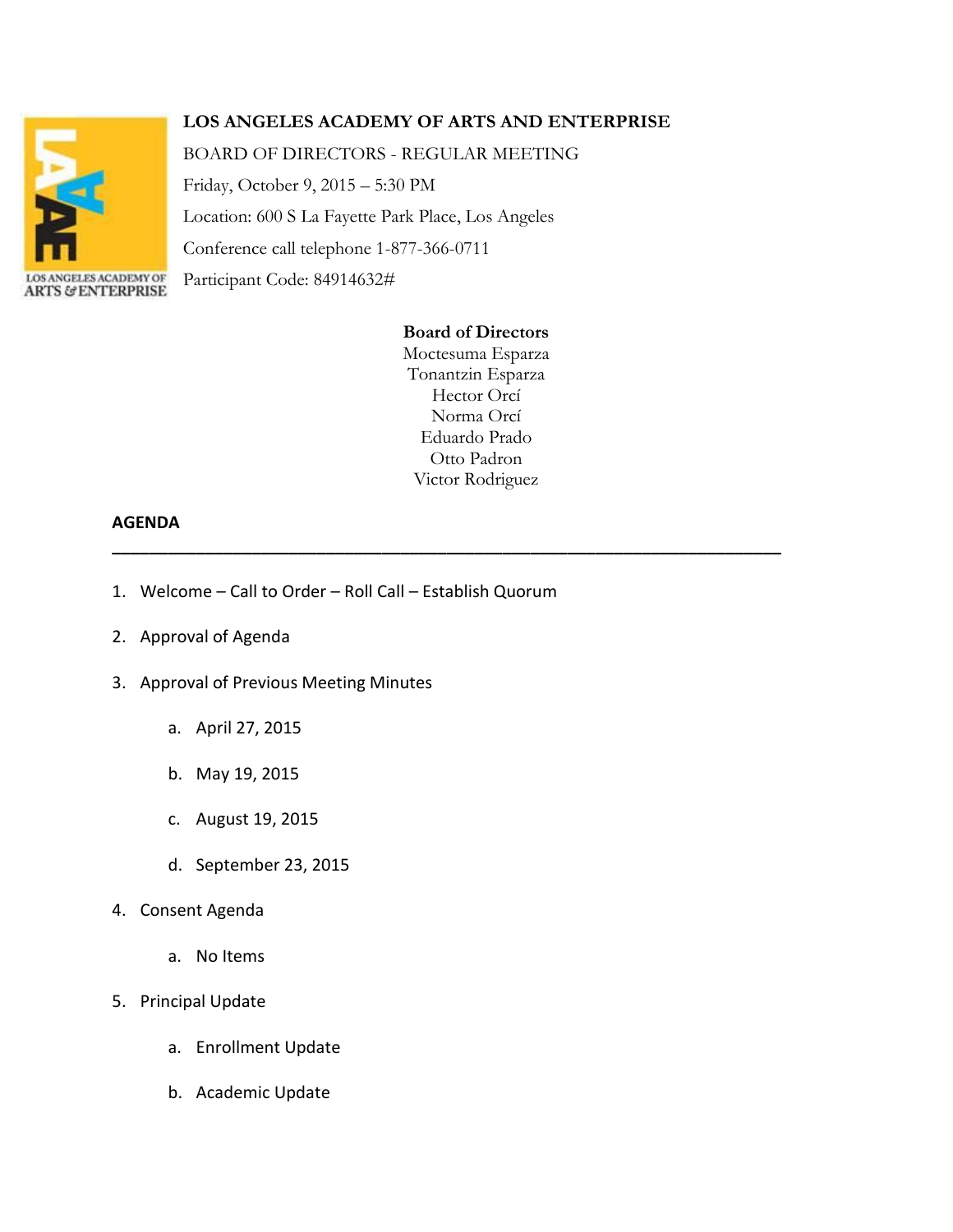- 6. Stakeholder Update
- 7. Public Comment
- 8. Old Business
	- a. Update on Proposition 39
	- b. Annual Review of Title I Parent Compact
- 9. New Business
	- a. Re-Election of Eduardo Prado to the Board of Directors
	- b. Review and Approve Financial Reports
		- i. Balance Sheet
		- ii. Income Statement
		- iii. Budget to Actuals
		- iv. Cash Flow
		- v. Check Register
	- c. Ratify Employee Agreements
	- d. Ratify Athletic Coaching Agreements
	- e. Review and Approve MOUs with Youth Policy Institute
		- i. ACES 2014/15 & 2015/16
		- ii.  $21^{st}$  Century 2014/15 & 2015/16
		- iii. School Climate Transformation 2015/16
		- iv. Promise Zone Full Service Community School 2015/16
		- v. Supplemental Education Services 2015/16
		- vi. Master Data Sharing Agreement 2015/16